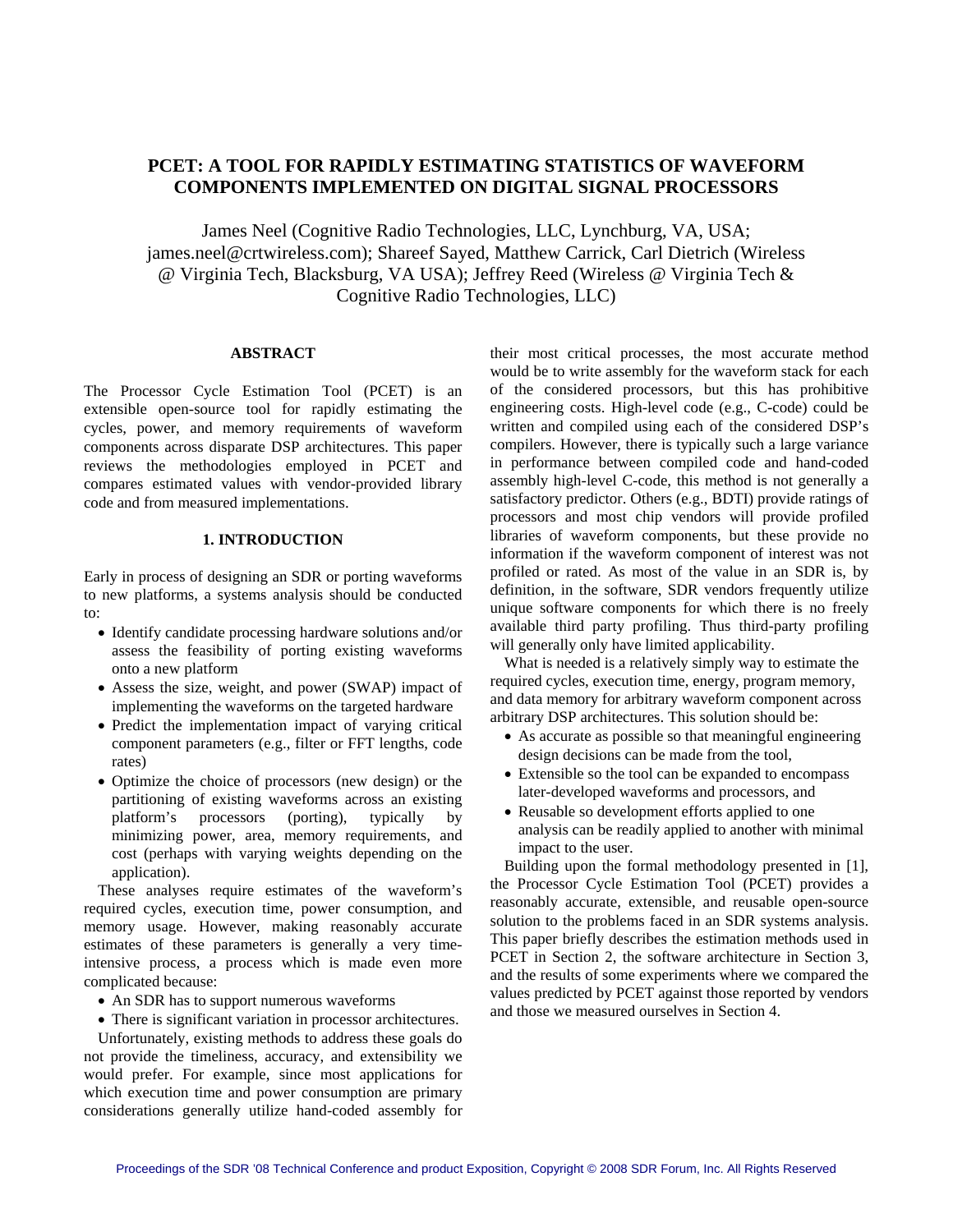## **2. PCET METHODOLOGIES**

#### **2.1 Methodology Overview**

PCET builds upon work performed in 2005 to estimate cycles and execution time for specific components on specific processors. The methodology documented in [1] can be visualized as shown in [Figure 1](#page-1-0) where two different paths are taken to estimate cycles. In one path (in the middle), existing profiled code libraries are used to estimate cycles. While using previously profiled measurements of vendor-supplied code will give the most accurate estimates, the applicability of this path is frequently limited.



Figure 1: Cycle Estimation Methodology of [1]

<span id="page-1-0"></span>So the other path attempts to create parameterized implementation equations that describe the resources used when a component is implemented on a specific processor. This begins with an initial operations estimated made by describing the waveform component in pseudo-code intending to capture all relevant operations, including memory accesses, and loop control operations. The total number of operations indicated by the pseudo-code are then tabulated and parameterized (e.g., in terms of block size, radix, or constraint length) to give a raw estimate of the total operations required to support the waveform component. Loosely, these parameterizations are the lengths of the various loops in the code.

Operations related to loop control and other specialized subprocesses are then noted. For a processor that can implement only a single operation at a time, the cycle estimate for a waveform component would simply be the operations estimate. However, most processors include extra circuitry for simultaneously implementing multiple operations. To estimate the cycles a processor uses to implement a particular waveform component, the method subtracts the operations performed in specialized circuitry indicated by the processor's architecture from the operation estimate and adjusts the estimate for architectures that support single-instruction-multiple-data (SIMD) and superscalar instructions, e.g., Very-Long-Instruction-Word (VLIW).

PCET automates much of this process for cycle estimation and then derives the remaining parameters as follows.

- Execution time is calculated as estimated cycles divided by the DSP clock rate.
- Data memory is calculated by counting the number of calls to data memory prior to applying modifiers.
- Program memory is calculated by repeating the cycle calculation with all loop lengths to 1 without considering the effect of SIMD or VLIW.
- Energy consumption is calculated as Peak DSP power consumption \* Execution Time. Note that this is a pessimistic estimate but would be in line with an assumption of hand-coded assembly attempting to minimize processing time (which is therefore leveraging as many resources as possible).

While it is expected that most of the estimations performed by PCET will utilize the second path, by including options for using measured code, PCET can leverage cycle-accurate estimates when available thereby enhancing the accuracy of estimations.

## **2.2 DSP and Component Characterization**

To automatically generate parameterized equations that describe the cycles a component will consume on a DSP, both the DSP and the component must be characterized. To characterize a DSP, the DSP's datasheet and instruction set should be studied to identify the following:

- 1. Peak clock rate
- 2. Peak power consumption
- 3. Native bit-field width
- 4.(For VLIW calculations) Total number of unique instructions that can be completed in one cycle
- 5.(For VLIW calculations) Total number of memory, arithmetic, and multiplication instructions that can be completed in one cycle (note that the sum of these will sometimes exceed the value found in 4.)
- 6.(For SIMD calculations) Maximum number of data words to which an instruction can be applied.
- 7. Any specialized instructions for which two or more "basic" operations are completed in a single cycle (e.g., a MAC or zero-overhead).
- 8. Addressing modes, number representation formats

 Characterizing a component requires a more creative process. First, the component should be expressed in a pseudo-assembly style that captures every operation required to implement a component on the least capable DSP known at the time. Second, any DSP characteristics assumed to exist when writing the pseudo-code such as minimum bit-field width (for fixed point components), addressing modes (e.g., circular or bit-reversed), or other number formats (e.g., rounding modes) should be documented. Third, any parameterizable aspects of the pseudo-code length (typically loop lengths) should be noted.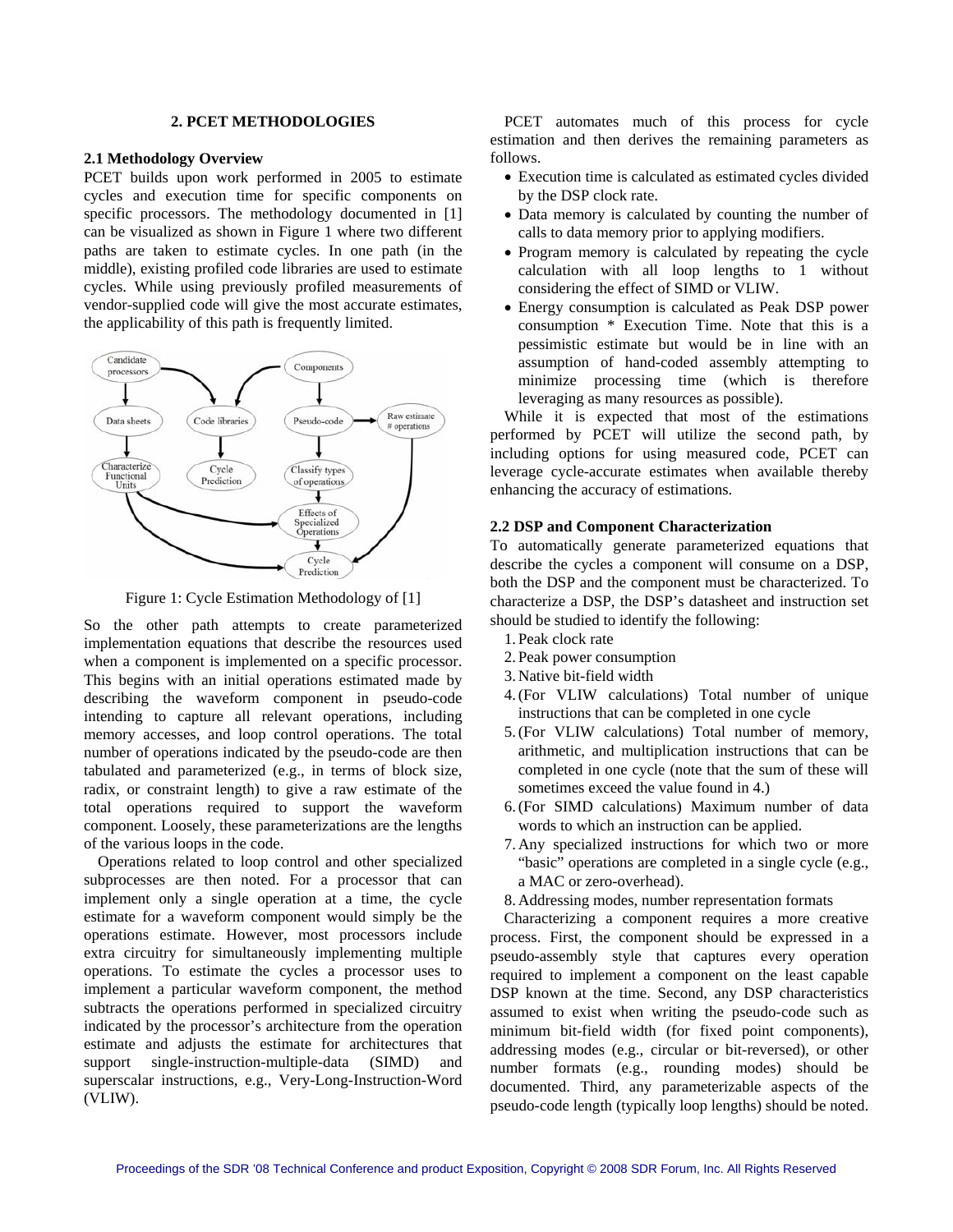Fourth, each line should be numbered, with a unique numbering style applied to each loop. Using this numbering, expressions should be written that express the number of data memory operations, the number of multiplications, and the number of arithmetic operations. Then the pseudo-code is reviewed to identify if  $/$  where previously characterize specialized operations apply (see DSP characterization step # 6). This allows us to define an expression for the number of operations that should be subtracted by PCET from the total when a DSP with that specialized operator is targeted. Because some specialized operations will target the same line, these "synergistic" effects need to be undone. So by reviewing the line numbers where these duplicated eliminations occur, additional expressions to add back in the doubly (or triply) eliminated operations are written. To aid the VLIW estimation routine in PCET, the type of operation (e.g., data memory multiplications, or arithmetic) in each equation should be noted. The VLIW and SIMD methods used by PCET are documented in [2], but their implementation is not important to the user's DSP and component characterization process. Finally, if the analyst knows of any previously profiled code of the component on a particular DSP, those profiled expressions for cycles, program memory and data memory should be included.

## <span id="page-2-1"></span><span id="page-2-0"></span>**2.3 Example Characterization**

The following gives an example of a characterization of a FIR filter of arbitrary length which calculates outputs on a a sample-by-sample basis where the samples and coefficients are real-valued. The component characterization begins by writing the pseudo-code shown in [Figure 2](#page-2-0). Note that this implementation assumes the existence of a circular addressing mode and that the parameterizable aspect of this code is the filter length, which we will assign the variable name 'N'. Also note that to support the widest array of DSP's possible, the simplest loop control operation was assumed in the pseudo-code wherein three instructions are used: one to decrement the loop counter, one to compare the loop counter with zero, and a conditional branch based on the result of that comparison.

<span id="page-2-2"></span>

| $y = fir(coef, data, length, offset)$                                     |  |  |  |  |  |  |
|---------------------------------------------------------------------------|--|--|--|--|--|--|
| //Set circular buffer params                                              |  |  |  |  |  |  |
| (instruction to store previous setting in local register)<br>1            |  |  |  |  |  |  |
| $\overline{2}$<br>(instruction to store buff length)                      |  |  |  |  |  |  |
| 3<br>(instruction to turn on circ buff)                                   |  |  |  |  |  |  |
| $\overline{4}$<br>(instruction to set buffer length)                      |  |  |  |  |  |  |
|                                                                           |  |  |  |  |  |  |
| //Move input parameters to local registers                                |  |  |  |  |  |  |
| 5<br>$R1 = \text{coef}$ (address)                                         |  |  |  |  |  |  |
| $R2 = data (address)$<br>6                                                |  |  |  |  |  |  |
| 7<br>$R2 = data + offset$ // needed for circular buffering                |  |  |  |  |  |  |
| 8<br>$R3 = length (actual #)$                                             |  |  |  |  |  |  |
|                                                                           |  |  |  |  |  |  |
| //zero accumulator (typically done by subtracting a register from itself) |  |  |  |  |  |  |
| 9<br>$acc = 0$                                                            |  |  |  |  |  |  |

| e  |                                                                      |                                                |  |  |  |  |  |
|----|----------------------------------------------------------------------|------------------------------------------------|--|--|--|--|--|
|    | //Note inherent assumption that length $> 0$                         |                                                |  |  |  |  |  |
| 5, | //Note for loops are implemented as conditional branches in assembly |                                                |  |  |  |  |  |
| f  | L1                                                                   | (loop label) $R4 = *R1++$ //postfix assumption |  |  |  |  |  |
| d  | L <sub>2</sub>                                                       | $R5 = *R2++$ (                                 |  |  |  |  |  |
| e  | L <sub>3</sub>                                                       | $R6 = R5 * R4$                                 |  |  |  |  |  |
|    | L4                                                                   | $acc = acc + R6$                               |  |  |  |  |  |
| e  |                                                                      | L5 $R3 = R3 - 1$                               |  |  |  |  |  |
| p  | L6                                                                   | flag = $cmp(R3,0)$                             |  |  |  |  |  |
| r  | L7                                                                   | if flag $(R3 == 0)$ , branch to loop           |  |  |  |  |  |
| e  |                                                                      |                                                |  |  |  |  |  |
|    | 11                                                                   | Move result to output register                 |  |  |  |  |  |
| l. | 10                                                                   | $R$ out = acc                                  |  |  |  |  |  |
| e  |                                                                      |                                                |  |  |  |  |  |
| y  | 11                                                                   | Restore stuff                                  |  |  |  |  |  |
| d  | 11                                                                   | (instruction to turn reset addressing mode)    |  |  |  |  |  |
|    | 12                                                                   | (instruction to reset buffer length)           |  |  |  |  |  |
|    |                                                                      |                                                |  |  |  |  |  |

13 (instruction to branch back)

Figure 2: Pseudo-code for a process that implements a sample-by-sample filter with an arbitrary number of realvalued coefficients

 Next, the pseudo-code is numbered, where looped lines are labeled as 'L#'. Each of the operations were then classified and combined to form the four equations shown in [Table 1](#page-2-1) where the total equation is strictly not necessary, but is useful for bookkeeping.

Table 1: Raw Operations Equation

| Class          | Equation   |
|----------------|------------|
| Total          | $13+7*N$   |
| Memory         | $2*N$      |
| Multiplication |            |
| AL I I         | $4*N + 13$ |

 Then the known specialized instructions are reviewed, and the lines where they apply are noted as well as what kind of operation is being targeted. These are summarized in [Table 2](#page-2-2) where BDEC is branch and decrement, BPOS is a branch if positive, ZOL is zero-overhead loop (called block repeat on other processors), MEM2 represent double wide memory loads, and NOREG is used to model C54 behavior wherein local registers are eschewed in favor of direct data memory accesses (this has the effect of slowing the peak clock rate achievable by the processor).

| Table 2: Impact of Specialized Instructions |                                     |                     |  |  |  |
|---------------------------------------------|-------------------------------------|---------------------|--|--|--|
|                                             | Modifier                            |                     |  |  |  |
| Instruction                                 | Impact                              | Equation            |  |  |  |
| <b>BDEC</b>                                 | L5, L6 eliminated                   | $(ALU) -2*N$        |  |  |  |
| <b>BPOS</b>                                 | L6 eliminated                       | $(ALU) - N$         |  |  |  |
| ZOL.                                        | 1 cycle to set register, L5, L6, L7 | $(ALU)$ $1 - 3*N$   |  |  |  |
|                                             | eliminated                          |                     |  |  |  |
| <b>MAC</b>                                  | L4 eliminated                       | $(ALU)$ -N          |  |  |  |
| MEM <sub>2</sub>                            | MEM cut in half                     | $(MEM) - (2*N)/2$   |  |  |  |
| MEM4                                        | MEM cut in fourth                   | $(MEM) - 3*(2*N)/4$ |  |  |  |
| <b>NOREG</b>                                | <b>MEM</b> eliminated               | $(MEM) - (2*N)$     |  |  |  |
|                                             |                                     |                     |  |  |  |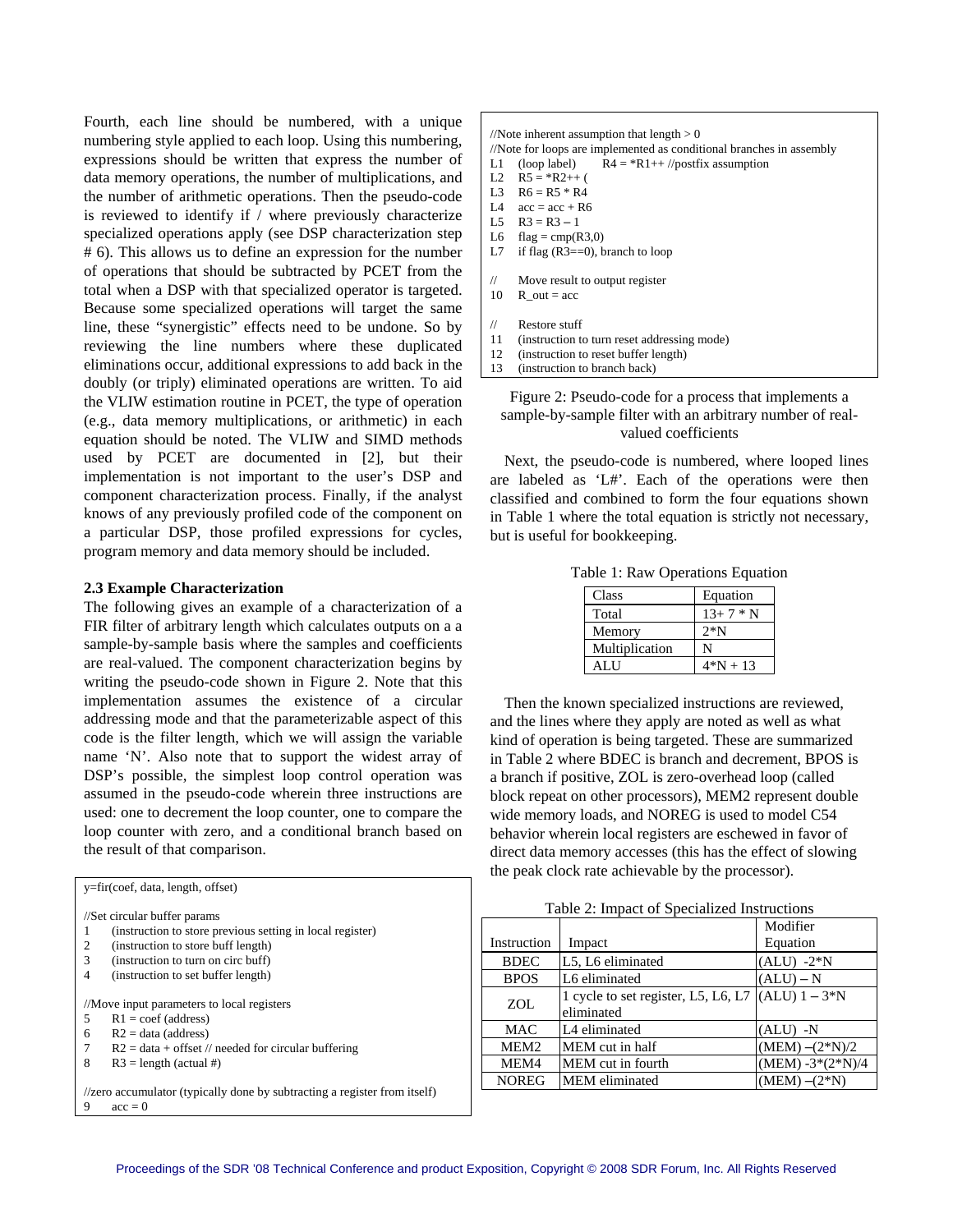As several of these modifiers, target the same line, these synergistic effects have to be undone so that a line is only removed from consideration once. Equations relating these are shown in [Table 3](#page-3-0).

<span id="page-3-0"></span>

| raone 5. Bynergistre modifiers for frear Fift mapping |                       |                            |  |  |  |
|-------------------------------------------------------|-----------------------|----------------------------|--|--|--|
| Modifiers                                             | Impact                | <b>Modifier Equation</b>   |  |  |  |
| BDEC, ZOL                                             | L5, L6 added back in  | (ALU) target+2*N           |  |  |  |
| <b>BPOS, BDEC</b>                                     | L6 added back in      | (ALU) target+N             |  |  |  |
| BPOS, ZOL                                             | L6 added back in      | (ALU) target+N             |  |  |  |
| BPOS, BDEC,                                           | L6 eliminated (again) | $(ALU)$ target – N         |  |  |  |
| ZOL                                                   |                       |                            |  |  |  |
| MEM <sub>2</sub> .                                    | MEM2 effect undone    | (MEM) target + $(2*N)/2$   |  |  |  |
| <b>NOREG</b>                                          |                       |                            |  |  |  |
| MEM4,                                                 | MEM4 effect undone    | (MEM) target + $3*(2*N)/4$ |  |  |  |
| <b>NOREG</b>                                          |                       |                            |  |  |  |

Table 3: Synergistic Modifiers for Real FIR Mapping

#### **3. TOOL DESCRIPTION**

#### **3.1 Software Overview**

As conceptually illustrated in Figure 3, PCET is implemented as four primary components.

- 1. A collection of DSP and component characterization files.
- 2. A GUI to manage the component and DSP characterization files and to generate parameterization files. The parameterization files are used to specify particular values to substitute into the component characterization equations, e.g., the filter length in the example in Section 2. The GUI also provides a mechanism for saving and loading results and analysis configurations.
- 3.The computational engine which generates estimates of cycle, time, energy, and memory values for parameterized combinations of DSPs and components
- 4. A results window for tabulating the results and flagging any mappings that exceed specified limits (e.g., taking too long to execute).

## **3.2 Key Tool Features**

The GUI is designed such that any DSP or component characterization files placed in the proper directories are automatically detected at initialization and included in the set of available characterizations. Additionally, the engine maintains no internal characterization information beyond the input files given to it. These features along with light characterization file error trapping enhance the extensibility of PCET and allow new characterization files to be written without knowledge of the underlying code structure.

While a highly extensible solution, the initial PCET release also includes a significant number of characterizations. This includes 20 different families of processors drawn from TI, Analog Devices, ARM, Intel, PowerPC, and Freescale and 24 components which implement filters, multi-rate processes, synchronization, error correction, transcendental number generation, FFTs, digital modulation and demodulation, and analog modulation and demodulation.

To help designers consider tradeoffs, multiple copies of the same component can be selected and assigned different parameters to allow for sensitivity analysis (e.g., impact of traceback length on run-time).



Figure 3: Conceptual operation of PCET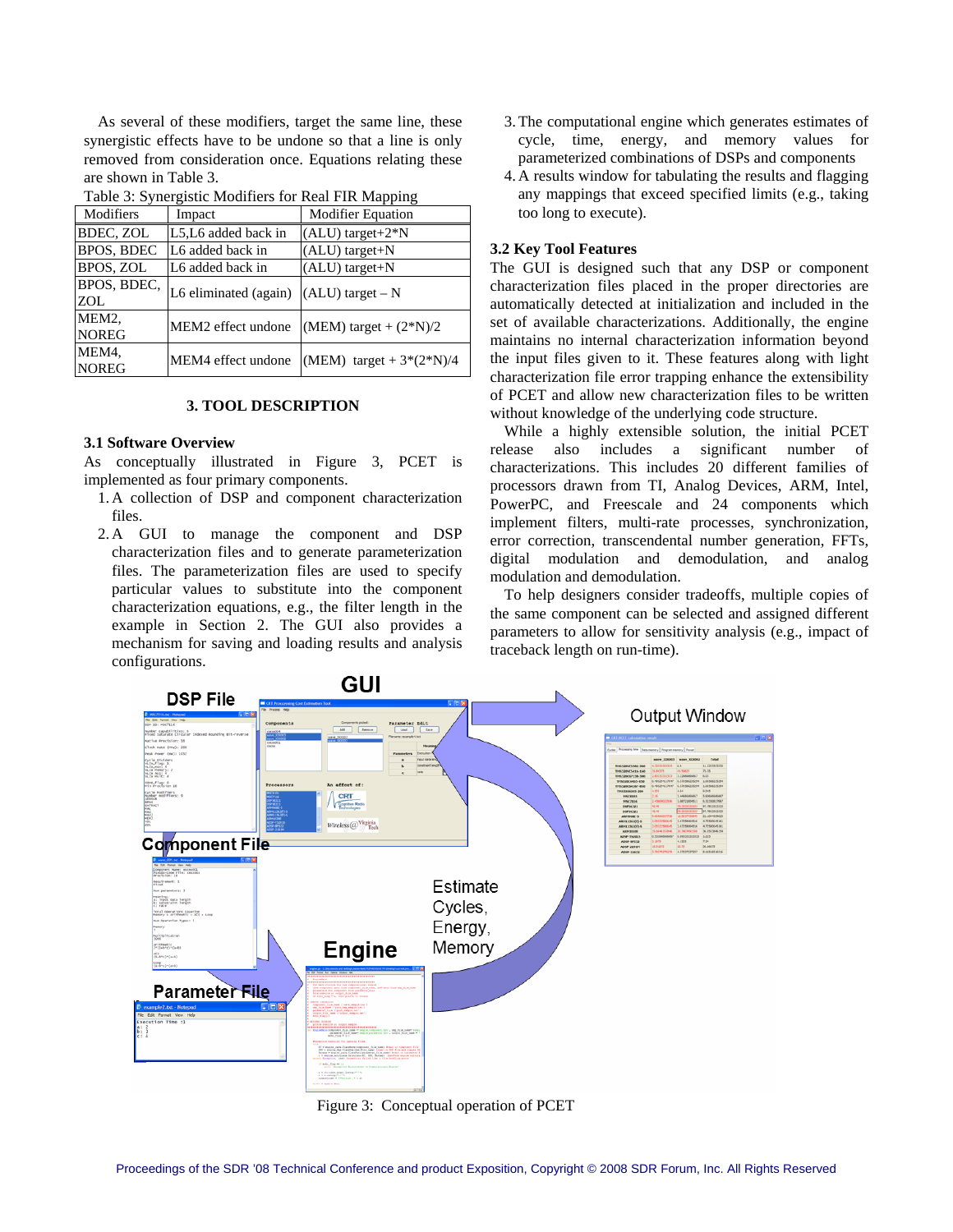## **4. VALIDATION**

<span id="page-4-0"></span>In an effort to validate the estimations of PCET, we compared estimated values against vendor-reported measurements and measurements performed at Virginia Tech.

#### **5.1. Library Validation**

<span id="page-4-1"></span>We reviewed vendor provided code libraries for components whose assumptions most closely matched the assumptions used in creating the component characterization files. We judged the assumptions used in the real filter (sample-by-sample, arbitrary filter lengths), the complex filter (sample-by-sample, arbitrary filter lengths), the complex FFT (radix-2 using precomputed twiddle-factors), and the real LMS (symbol-by-symbol filter with weight update, but no error calculation) of the library code used by the TMS320VC5502 [3], TMS320VC5416 [4], and the TMS3206205 [5] to be reasonable (though necessarily imperfect) matches to the assumptions used in the PCET component characterizations. The following reports the results of the comparisons of PCET estimations against the equations supplied with vendor library code with the additional caveat that library cycles needed for more generalized overhead (e.g., stack management) was ignored as it was not modeled in the component characterizations.

<span id="page-4-3"></span><span id="page-4-2"></span> As shown in [Table 4,](#page-4-0) real filters were varied for filter lengths 15, 31, 63, and 127. The C54 (fir) and C55 (fir2) grew at exactly the same rate which implies that the code kernels agree perfectly. The C62 (fir gen) grew at approximately twice the rate which implies that the library code is not making full use of the dual multipliers.

 As shown in [Table 5](#page-4-1), complex filters were varied for filter lengths 15, 31, 63, and 127. Only the C54 (cfir) had library code available. The C54 library code required approximately twice as many cycles as the PCET estimate.

 As shown in [Table 6](#page-4-2) Real LMS Filters were varied for lengths 7, 15, and 31. Only the C54 (dlms) had library code available. The C54 library code required only differed by one cycle from the PCET estimate.

 As shown in [Table 7](#page-4-3), complex FFTs were varied for block lengths 32, 64, 128, and 256. Only the C54 (cfft) and C55 (cfft) had library code available. The C54 library code required a similar number of cycles as estimated by PCET (remarkable given the complexity) while the C55 differed significantly. However, the C55 differs greatly. Oddly, the C55 library code required significantly more cycles than the C54 code, which is surprising as the C55 is the more sophisticated processor. Likely, there are hidden switches in the library code which are adding significantly to the code estimates. Note that the C62 did not support the bit-reverse addressing assumed in the component characterization, so no estimates were made.

Table 4: Real Filter Cycles Data

| <b>DSP</b> | Method      | 15 | 31 | 63  | 127 |
|------------|-------------|----|----|-----|-----|
| VC5502     | Library     | 11 | 19 | 35  |     |
| fir2       | <b>PCET</b> | 21 | 29 | 45  |     |
| VC5416-160 | Library     | 23 | 39 | 71  | 135 |
| fir        | <b>PCET</b> | 29 | 45 | 77  | 141 |
| 6205-200   | Library     | 40 | 72 | 136 | 264 |
| fir gen    | <b>PCET</b> | 12 | 24 | 48  | 96  |

Table 5: Complex Filter Cycles Data

| <b>DSP</b> | Method      | 15  | 31  | 63  | 127  |
|------------|-------------|-----|-----|-----|------|
| VC5502     | Library     | N/A | N/A | N/A | N/A  |
| N/A        | <b>PCET</b> | 55  | 87  | 151 | 279  |
| VC5416-160 | Library     | 133 | 261 | 517 | 1029 |
| cfir       | <b>PCET</b> | 85  | 149 | 277 | 533  |
| 6205-200   | Library     | N/A | N/A | N/A | N/A  |
| N/A        | <b>PCET</b> | 30  | 59  | 118 | 235  |

Table 6: Real LMS Cycles Data

| DSP        | Method      |     | 15  | 31  |
|------------|-------------|-----|-----|-----|
| VC5502     | Library     | N/A | N/A | N/A |
| N/A        | <b>PCET</b> | 21  | 29  | 45  |
| VC5416-160 | Library     | 28  | 44  | 76  |
| dlms       | <b>PCET</b> | 29  | 45  | 77  |
| 6205-200   | Library     | N/A | N/A | N/A |
| N/A        | <b>PCET</b> | 13  | 26  | 53  |

Table 7: FFT Cycles Data

| <b>DSP</b> | Method      | 32  | 64   | 256  | 1024  |
|------------|-------------|-----|------|------|-------|
| VC5502     | Library     | 517 | 1036 | 4858 | 23848 |
| cfft       | <b>PCET</b> | 406 | 730  | 2594 | 9930  |
| VC5416-160 | Library     | 390 | 806  | 3302 | 13286 |
| cfft       | <b>PCET</b> | 431 | 773  | 2737 | 10461 |
| 6205-200   | Library     | N/A | N/A  | N/A  | N/A   |
| N/A        | <b>PCET</b> | N/A | N/A  | N/A  | N/A   |

#### 5.2 **An Independent Validation Study**

Researchers at Virginia Tech recently compared the estimates provided by PCET against profiled measurements from the PowerPC 405D5. As the PowerPC 405D5 was not one of the initially characterized DSPs, this necessitated writing a new DSP characterization file. Efforts were made to translate the documented module assembly for selected component characterizations [2] into C which was then compiled and executed on the PowerPC 405D5. To measure the length of run time on the 405D5, the processor's 64-bit timer register is accessed before and after running each component 500 times and storing the difference. This allowed for finer grained measurements of the estimated execution time and measurements for components that require less than 1 us to execute. This was performed for 5 components (real filter, complex filter, LMSReal, Taylor, and CORDIC) and the results are shown below. Because this is compiled C code, it would be expected that PCET (which is modeling aggressive hand-coded assembly) would